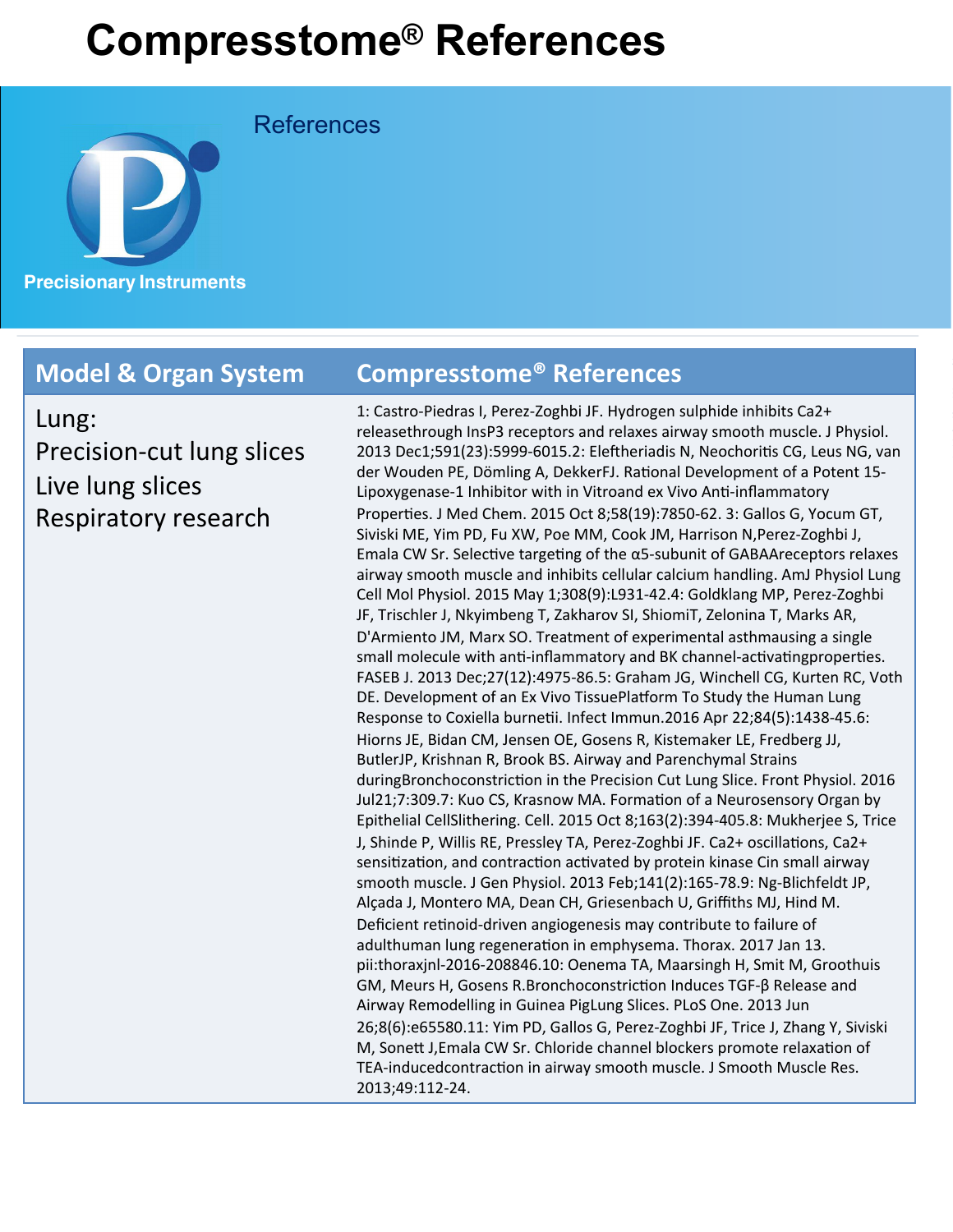References



Brain: Fixed brain tissue Immunohistochemistry In-situ hybridization

### **Model & Organ System Compresstome® References**

**4.) Shank3 mutant mice display autistic-like behaviours and striatal dysfunction -Joao Peca** paper!!! Email him for reference! Nature magazine article  $-$  can not get full access – cited VF-300 

**5.) Oxygen regulation of breathing through an** olfactory receptor activated by lactate – Andy **Chang paper – email for reference (Nature 2015)**

6.) **Combining Lipophilic dye,** *in*  situ Hybridization, Immunohistochemistry, and **Histology**

## **Jeremy Duncan – Jove video! – try to get access to full paper**

For serial brain sections we recommend the Compresstome VF-700 microtome (Precisionary Instruments Inc., Greenville, North Carolina) to obtain uniform section thickness. Frozen sections are less optimal due to greater dye leakage during the sectioning process  $3$ .

**Oxytocin enhances the inhibitory effects of** diazepam in the rat central medial amygdala *Neuropharmacology***,** *Volume 58, Issue 1***,** *January 2010***,** *Pages 62-68*

D. Viviani, T. Terrettaz, F. Magara, R. Stoop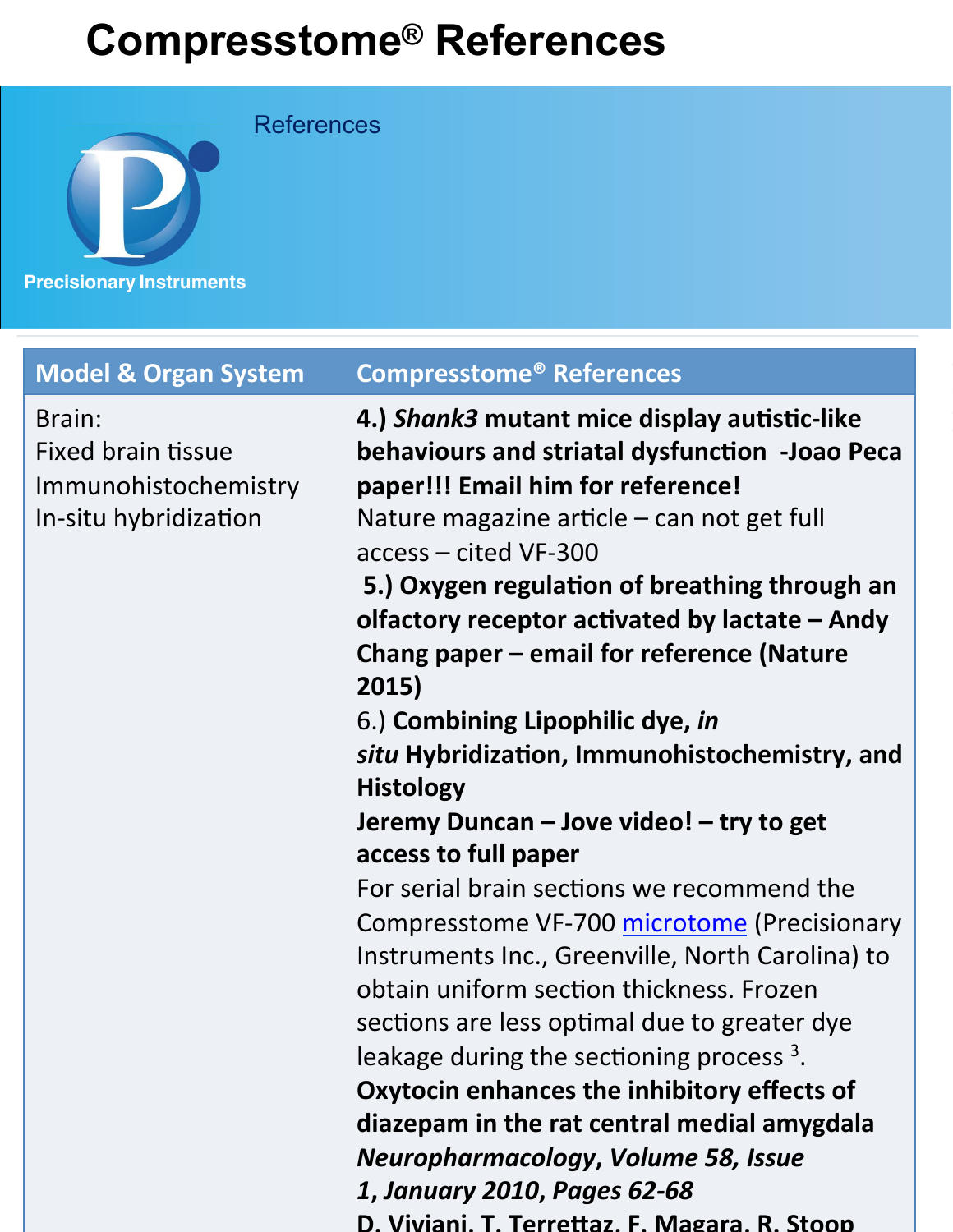**References** 



| <b>Model &amp; Organ System</b>                                            | <b>Compresstome<sup>®</sup> References</b>                                                                                                                                                     |
|----------------------------------------------------------------------------|------------------------------------------------------------------------------------------------------------------------------------------------------------------------------------------------|
| Brain:<br>Live brain tissue<br>Electrophysiology<br>Patch-clamp<br>Imaging | 7.) Activation of Metabotropic Glutamate<br><b>Receptor 7 Is Required for Induction of Long-</b><br>Term Potentiation at SC- CA1 Synapses in the<br><b>Hippocampus</b><br><b>Rebecca Klar;</b> |
|                                                                            | 8.) Imaging Fast Calcium Currents beyond the<br>Limitations of Electrode Techniques<br>Nadia Jaafari, 1, 2, 3 Michel De Waard, 1, 3 and<br><b>Marco Canepari1</b>                              |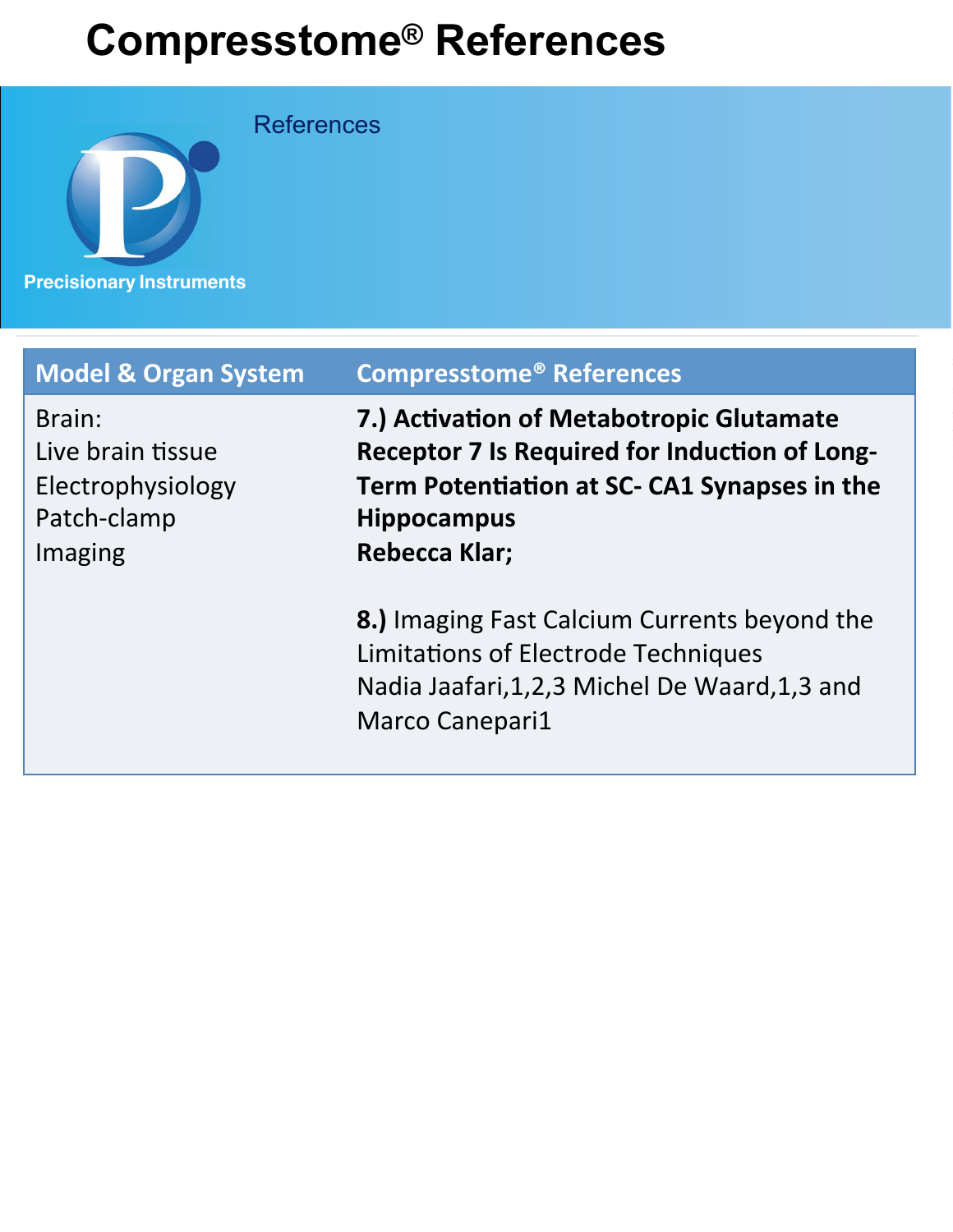**Precisionary Instruments References** 

| <b>Model &amp; Organ System</b> | <b>Compresstome<sup>®</sup> References</b>                                                                                                                                                                                                                                                           |
|---------------------------------|------------------------------------------------------------------------------------------------------------------------------------------------------------------------------------------------------------------------------------------------------------------------------------------------------|
| Non-human primates              | 1.) Comparison of Vibratome and<br><b>Compresstome sectioning of fresh primate</b><br>lymphoid and genital tissues for in situ MHC-<br>tetramer and immunofluorescence staining<br>Hadia M Abdelaal,<br>Hyeon O Kim,<br>Referenced for comparison of fresh and fixed<br>tissue (hightlighted in pdf) |